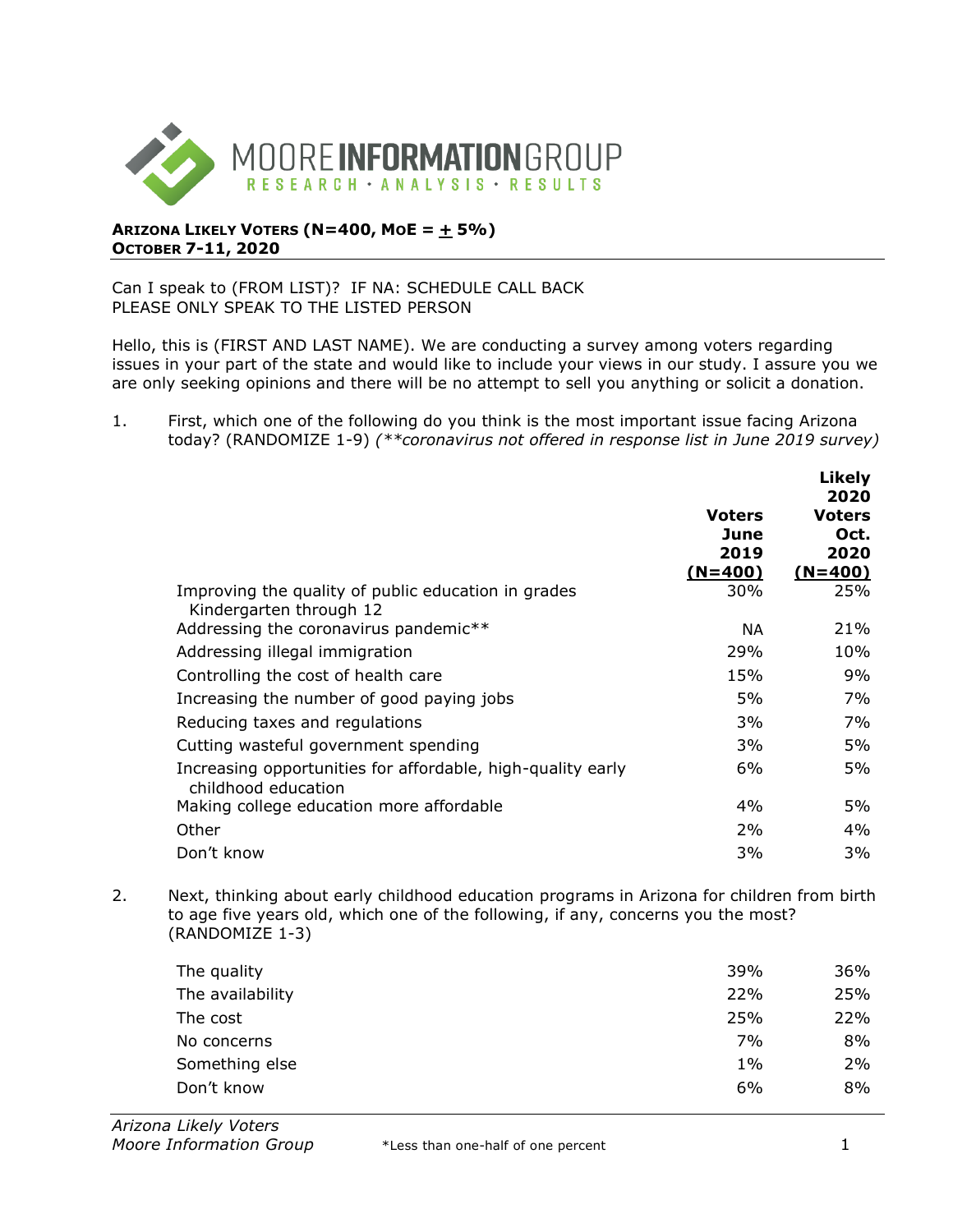3. When it comes to ensuring that children in Arizona begin Kindergarten with the knowledge and skills they need to do their best in school, do you think the state of Arizona should be doing more, doing less, or is the state doing enough? **June Oct.** 

|                      | June        | UCT. |
|----------------------|-------------|------|
|                      | <u>2019</u> | 2020 |
| Should be doing more | 61%         | 66%  |
| Should be doing less | 4%          | 5%   |
| Doing enough         | 26%         | 19%  |
| Don't know           | 10%         | 10%  |

4. Do you support or oppose the state investing in high-quality early childhood education opportunities for children from birth to age five years old in Arizona? IF SUPPORT/OPPOSE: Is that strongly support/oppose or somewhat support/oppose?

| Strongly support     | 52% | 53%        |
|----------------------|-----|------------|
| Somewhat support     | 21% | 23%        |
| <b>Total support</b> | 73% | <b>76%</b> |
| Don't know           | 3%  | 6%         |
| <b>Total oppose</b>  | 24% | 18%        |
| Somewhat oppose      | 11% | 7%         |
| Strongly oppose      | 13% | 11%        |

5. Which one of the following areas of education do you believe could most benefit from additional state funding? Please choose ONE of the following that you would be MOST willing to pay more in taxes to support. (RANDOMIZE 1-7)

| Increasing pay for Arizona teachers                                                           | 29%<br><b>26%</b> |
|-----------------------------------------------------------------------------------------------|-------------------|
| Making college and job training after high school more<br>accessible and affordable           | 18%<br>17%        |
| Increased opportunities for high-quality early childhood<br>education for low-income families | 11%<br>10%        |
| Reading programs for Kindergarten through third grade                                         | 11%<br>13%        |
| Increased support for low-income students                                                     | 9%<br>5%          |
| Increased support for special needs students                                                  | 6%<br>9%          |
| Full-day Kindergarten for those parents who choose to<br>participate                          | 4%<br>4%          |
| All of the above                                                                              | 5%<br>8%          |
| None                                                                                          | 7%<br>4%          |
| Don't know                                                                                    | 2%<br>2%          |